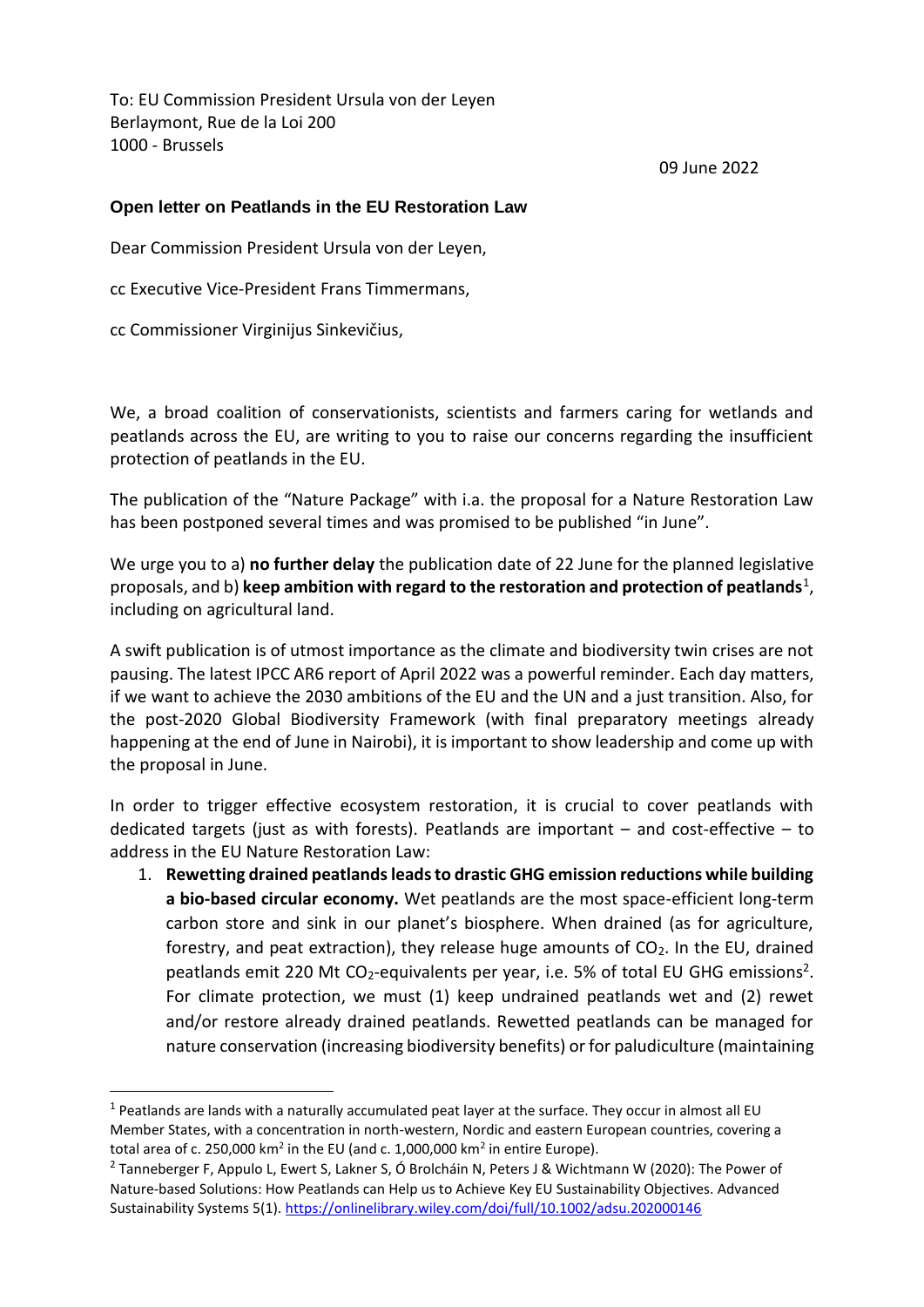production and rural livelihoods). Early restoration will facilitate a just transition while further delays will make this increasingly more difficult. Shifting to paludiculture is the biggest carbon farming game-changer and key for a bio-based circular economy. By rewetting just 3% of the EU agricultural land, the EU can cut up to 25% of total emissions from EU agriculture, and - in case of paludiculture – even without sacrificing agricultural land.

- 2. **By rewetting drained peatlands, substantial improvements in flood protection, water scarcity buffering and water quality come along as co-benefits.** Rewetted peatlands no longer suffer from local flood damage (e.g. crop failure) and function as retention areas to mitigate flood damage downstream. Rewetting also stops the release of nitrate by peat mineralization (currently in the EU amounting to 1-5 Mt per year), with substantial impact on ground and surface water quality and drinking water provision. In addition, rewetting may result in increased groundwater stocks in the entire catchment and in increased cooling of our landscape – very much needed in a warming world.
- 3. **By rewetting drained peatlands, threatened habitats of wetland/peatland flora and fauna can be restored.** At present, over 50 % of all peatland sites in the EU are degraded<sup>3</sup>, have a bad conservation status and the trend is negative<sup>4</sup>. Rewetting and restoring such peatlands will help reaching the targets of the EU Biodiversity Strategy for 2030 of bringing back nature to agricultural land and of restoring soil ecosystems<sup>5</sup>.

Turning drained peatlands with exceptionally high GHG emissions and low biodiversity value into low-emission, biodiversity-rich lands and potential carbon sinks is at the heart of the EU Green Deal; in particular the EU's Climate policies and laws, Biodiversity Strategy, and Farm to Fork Strategy, paving the way for a fairer, greener and more performance-based CAP. Peatland rewetting offers great potential for multiple benefits for climate, biodiversity and rural communities.

**We urge you to defend the success of the EU Green Deal in the EU Restoration Law and to bring forward an ambitious policy for the rewetting of drained peatlands in Europe. To reach the climate action ambitions of the Paris Agreement and EU Climate Law, a transformation pathway for all EU peatlands<sup>6</sup> should lead to net zero CO<sup>2</sup> emissions by 2050. The EU should act as a frontrunner of the UN Decade for Ecosystem Restoration and towards ambitious biodiversity targets at the upcoming CBD COP15 in Kunming.**

We can assure you of all our support needed in the legislative procedure and in the subsequent implementation to make the Nature Restoration Law a success story!

Yours sincerely,

 $\overline{\phantom{a}}$ 

<sup>&</sup>lt;sup>3</sup> Tanneberger F, Moen A, Barthelmes A, Lewis E, Miles L, Sirin A, Tegetmeyer C, Joosten H (2021): Mires in Europe - Regional diversity, condition and protection. Diversity 13: 381.<https://doi.org/10.3390/d13080381>

<sup>&</sup>lt;sup>4</sup> European Environmental Agency, 2020. State of nature in the EU. Results from reporting under the nature directives 2013-2018. EEA Report No 10/2020

<sup>&</sup>lt;sup>5</sup> European Commission, 2020. EU Biodiversity Strategy for 2030. Bringing nature back into our lives.

<sup>&</sup>lt;sup>6</sup> GMC & Wetlands International (202[1\) Protecting and Restoring Peatlands](https://www.greifswaldmoor.de/files/dokumente/Infopapiere_Briefings/2021_EU_Restoration_Targ_Peatlands_Policy%20brief.pdf) – Targets and Recommendations [for Peatlands in the EU Biodiversity Strategy](https://www.greifswaldmoor.de/files/dokumente/Infopapiere_Briefings/2021_EU_Restoration_Targ_Peatlands_Policy%20brief.pdf)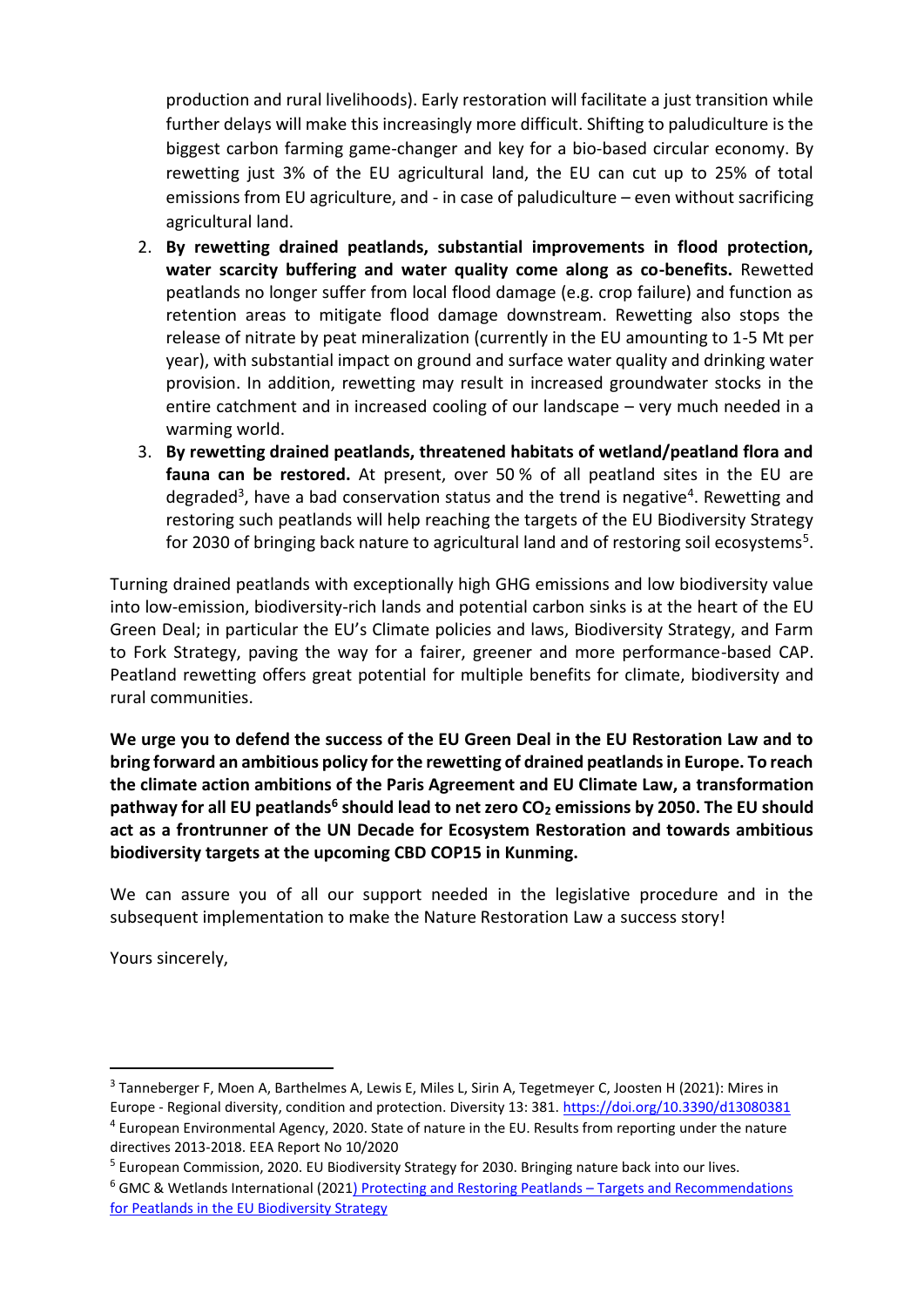## **Signatories from organisations/countries inside the EU (in alphabetic order):**

| Zymantas<br>Morkvenas       | Baltic Environment Forum, Lithuania,<br>Director                                | BEF                                                    |
|-----------------------------|---------------------------------------------------------------------------------|--------------------------------------------------------|
| Gábor Wichmann              | BirdLife Austria, Director                                                      | Ж<br><b>BirdLife</b>                                   |
| <b>Martin Hellicar</b>      | BirdLife Cyprus, Director                                                       |                                                        |
| Lotta Berg                  | BirdLife Sweden, Director                                                       |                                                        |
| Aki Arkiomaa                | BirdLife Finland, Director                                                      | <b>BirdLife</b>                                        |
| Danny Jacobs                | Bond Beter Leefmilieu, Belgium, Director                                        | BOUD<br>Belek                                          |
| Olaf Bandt                  | BUND Friends of the Earth Germany, Chair                                        | <b>PBUND</b>                                           |
| Czaba Mezei                 | CEEweb for Biodiversity, General Secretary                                      | <b>CEEweb</b>                                          |
| <b>Emily Hickson</b>        | Climate Catalyst, Director Business and<br>Investors                            |                                                        |
| Jim Ryan                    | <b>Community Wetlands Forum</b>                                                 | ommunity.<br>Wetlands                                  |
| Muriel Loriod-Bardi         | Conservatoires d'espaces naturels de<br>Franche-Comté, President                | onservatoire<br>paces naturels                         |
| Dr Joan Pino                | Centre de Recerca Ecològica i Aplicacions<br>Forestals (CREAF), Spain, Director | <b>CREAF</b>                                           |
| Dr Robert Tropek            | Czech Society for Ecology, Czechia,<br>President                                | Česká<br>společnost<br>pro ekologi                     |
| Zdeněk Vermouzek            | Czech Society for Ornithology/BirdLife<br>Czechia                               | čso                                                    |
| Tarmo Tüür                  | Estonian Fund for Nature, CEO                                                   |                                                        |
| Sergiy Moroz                | European Environmental Bureau, Policy<br>Manager for Biodiversity and Water     | EEB<br>European<br>Emeronmental<br>Bureau              |
| <b>Tilmann Disselhoff</b>   | Eurosite, President                                                             | Eurosit                                                |
| Nerijus Zableckis           | Foundation for Peatlands Restoration and<br>Conservation, Lithuania, Director   |                                                        |
| Jorgo Riss                  | Greenpeace, Executive Director European<br>Unit                                 | GREENPEACE                                             |
| Dr Franziska<br>Tanneberger | Greifswald Mire Centre, Director                                                | GREIFSWALD<br>MIRE<br>CENTRE                           |
| Christian Rohlfing          | Gut Bad Sülze, Agricultural farm,<br>Germany, CEO                               |                                                        |
| <b>Sylvie Meekers</b>       | Inter-Environnement Wallonie (IEW),<br>Belgium, Director                        | iew                                                    |
| Prof Dr Hans<br>Joosten     | <b>International Mire Conservation Group</b><br>(IMCG), Secretary-General       | <b>INTERNATIONAL MIRE</b><br><b>CONSERVATION GROUP</b> |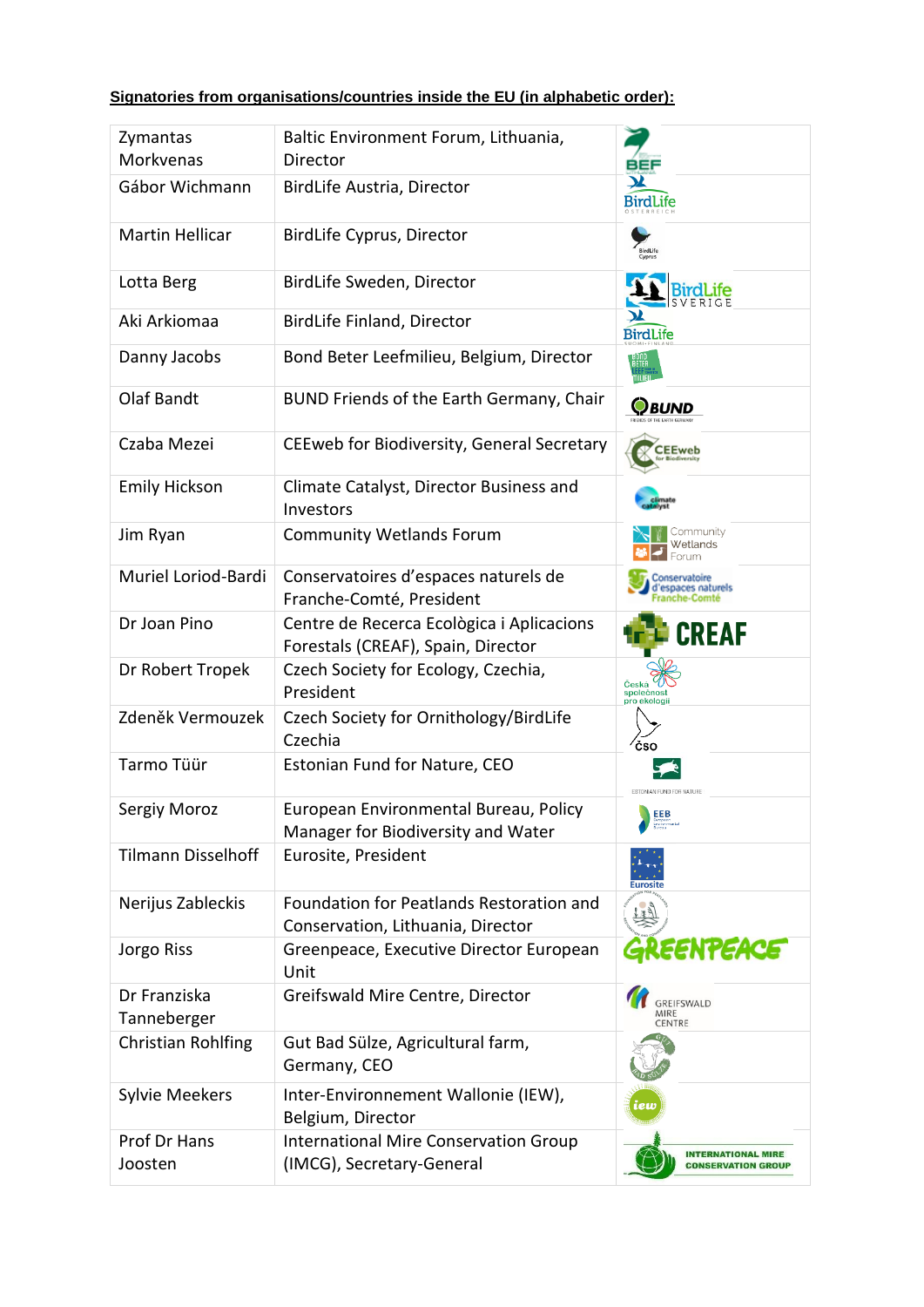| Seamus Boland                       | Irish Rural Link, CEO                                                                             | Irish Rural Link                                                                                             |
|-------------------------------------|---------------------------------------------------------------------------------------------------|--------------------------------------------------------------------------------------------------------------|
| <b>Paul Chatterton</b>              | Landscape Finance Lab, Founder & Lead                                                             | O<br>LANDSCAPE                                                                                               |
| Allain Bougrain-<br>Dubourg         | Ligue pour la Protection des Oiseaux<br>(LPO), President                                          | AGIR pour la<br>BIODIVERSITÉ                                                                                 |
| Jan Peters                          | Michael Succow Foundation, Managing<br>Director                                                   | Succow<br>Stiftung                                                                                           |
| Leif Miller                         | NABU/BirdLife Germany, CEO                                                                        |                                                                                                              |
| Niall Ó Brolcháin                   | National University of Ireland, Galway                                                            | <b>NUI Galway</b><br>OÉ Gaillimh                                                                             |
| Teo Wams                            | Natuurmonumenten, the Netherlands,<br>Director of Nature Conservation                             | Natuurmonumenter                                                                                             |
| Walter Rycquart                     | Natuurpunt, Belgium, Director                                                                     |                                                                                                              |
| <b>Roby Biwer</b>                   | natur&ëmwelt asbl, Luxembourg,<br>President                                                       |                                                                                                              |
| Prof Dr Florian                     | Network for Botanical Diversity in                                                                | Net Phy                                                                                                      |
| Jansen                              | Germany (NetPyD), President                                                                       |                                                                                                              |
| Dr Jarosław                         | OTOP BirdLife Poland, Head of                                                                     | ж<br><b>BirdLife</b>                                                                                         |
| Krogulec                            | Conservation                                                                                      |                                                                                                              |
| Françoise Vespa                     | Parc naturel régional du Haut-Jura,<br>President                                                  |                                                                                                              |
| Kris Decleer                        | Research Institute for Nature and Forest,<br>Belgium                                              | <b>RESEARCH INSTITUTE</b><br><b>NATURE AND FOREST</b>                                                        |
| <b>Frans Schepers</b>               | Rewilding Europe, Managing Director                                                               | Rewilding<br>Euro                                                                                            |
| Roger Olsson                        | Rewilding Sweden, Team Leader                                                                     | Rewildin                                                                                                     |
| Asunción Ruiz                       | SEO/BirdLife, CEO                                                                                 | <b>SEO</b><br>BirdLife                                                                                       |
| Prof Maria Amélia<br>Martins-Loução | Sociedade Portuguesa de Ecologica<br>(SPECO), President                                           |                                                                                                              |
| Prof Dr Jordi<br>Cortina-Segarra    | Society on Ecological Restoration Europe,<br>Chair                                                | ETY FOR<br>COLOGICAL<br><b>RESTORATION</b>                                                                   |
| Dr Ignacio<br><b>Bartomeus</b>      | Spanish Association of Terrestrial Ecology,<br>Spain, President                                   | aeet                                                                                                         |
| Noor Yafai-<br>Stroband             | The Nature Conservancy, Europe Director<br><b>Global Policy and Institutional</b><br>Partnerships | TheNature<br>Conservancy<br>Protecting nature. Preserving life.                                              |
| <b>Matt Saunders</b>                | Trinity College Dublin, Ireland                                                                   | Coláiste na Tríonóide, Baile Átha Cliath<br>Trinity College Dublin<br>Lidha Ciash.] The University of Bulder |
| Prof Dr Ruurd van<br>Diggelen       | University of Antwerp, Belgium                                                                    | <b>University</b><br>of Antwerp                                                                              |
| Prof Dr Janne S.<br>Kotiaho         | University of Jyväskylä, Finland, Director,<br><b>School of Resource Wisdom</b>                   | University of Jyväskylä                                                                                      |
| Dr Christian Fritz                  | University of Nijmegen, the Netherlands                                                           | Radboud University                                                                                           |